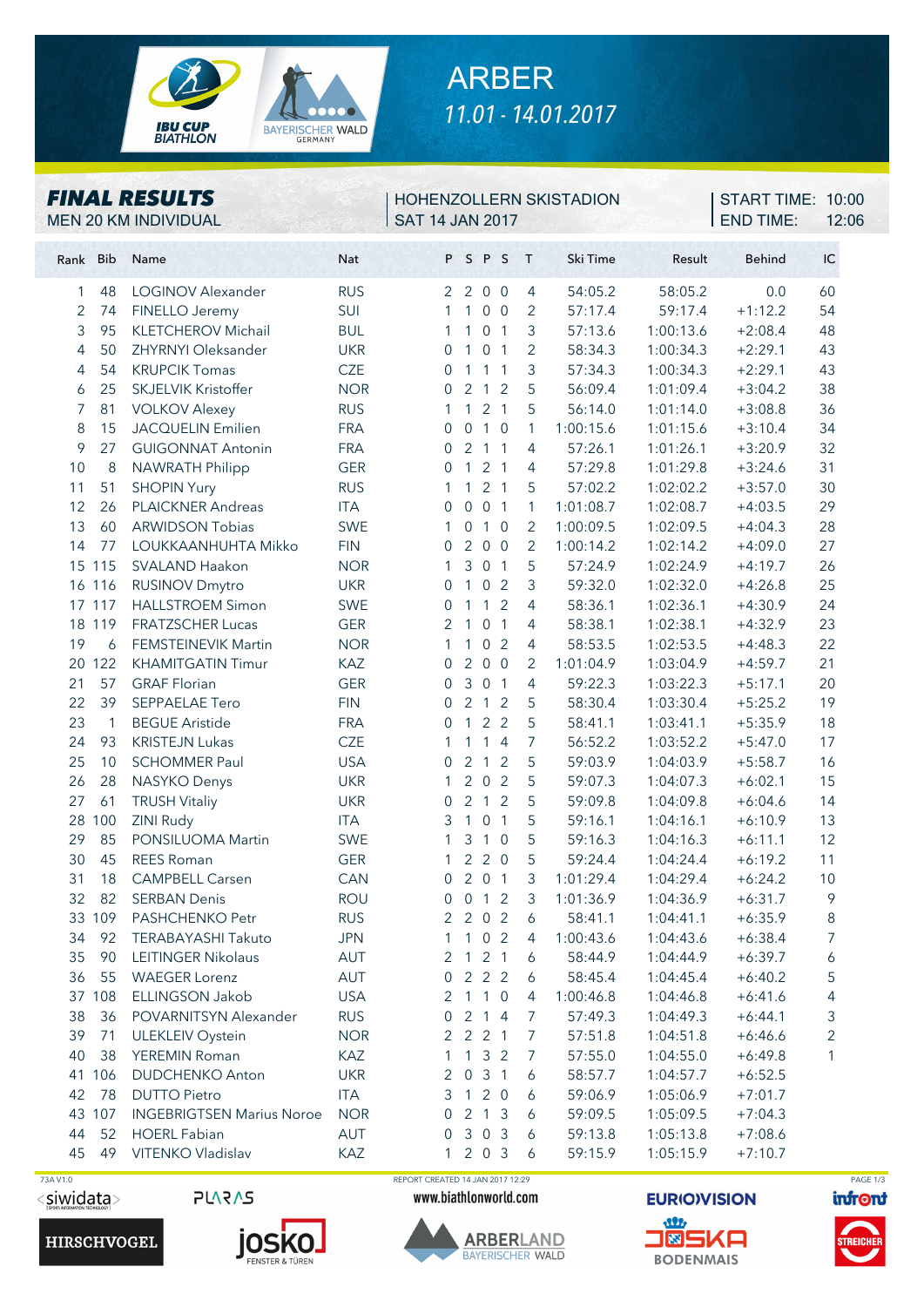

# ARBER *11.01 - 14.01.2017*

#### *FINAL RESULTS*

MEN 20 KM INDIVIDUAL SAT 14 JAN 2017

### HOHENZOLLERN SKISTADION

END TIME: 12:06 **START TIME: 10:00** 

| Rank Bib | Name                         | Nat        |                | PSPS                |                |                | $\top$         | Ski Time  | Result    | <b>Behind</b><br>IC |
|----------|------------------------------|------------|----------------|---------------------|----------------|----------------|----------------|-----------|-----------|---------------------|
| 46<br>68 | <b>DUMONT Clement</b>        | <b>FRA</b> | $\overline{2}$ | 040                 |                |                | 6              | 59:39.0   | 1:05:39.0 | $+7:33.8$           |
| 30<br>47 | <b>SUSLAVICIUS Rokas</b>     | LTU        | 0              | 1                   | $\mathbf{1}$   | $\overline{0}$ | 2              | 1:03:39.9 | 1:05:39.9 | $+7:34.7$           |
| 48 113   | LEITINGER Bernhard           | AUT        | 2              | 2 <sub>1</sub>      |                | $\overline{0}$ | 5              | 1:00:43.4 | 1:05:43.4 | $+7:38.2$           |
| 49 102   | <b>GEGO Hunor</b>            | <b>ROU</b> | $\mathbf{1}$   | $1\quad1$           |                | 2              | 5              | 1:00:46.8 | 1:05:46.8 | $+7:41.6$           |
| 50 120   | MALUKHA Raman                | <b>BLR</b> | 1              | 30                  |                | $\overline{1}$ | 5              | 1:00:54.1 | 1:05:54.1 | $+7:48.9$           |
| 51<br>67 | NEDZA-KUBINIEC Andrzej       | POL        |                | $2 \quad 2 \quad 0$ |                | $\overline{1}$ | 5              | 1:00:55.8 | 1:05:55.8 | $+7:50.6$           |
| 52<br>98 | JOLLER Ivan                  | SUI        | 1              | 2 <sub>1</sub>      |                | 3              | $\overline{7}$ | 58:57.9   | 1:05:57.9 | $+7:52.7$           |
| 53<br>13 | <b>KRUPCIK Matej</b>         | <b>CZE</b> | 1              | 2 <sub>1</sub>      |                | $\overline{1}$ | 5              | 1:01:00.1 | 1:06:00.1 | $+7:54.9$           |
| 54<br>37 | <b>SODERHIELM Tiio</b>       | <b>SWE</b> | $\overline{2}$ | 2 <sub>1</sub>      |                | $\overline{4}$ | 9              | 57:13.8   | 1:06:13.8 | $+8:08.6$           |
| 55 103   | KIM Yonggyu                  | <b>KOR</b> | $\mathbf{1}$   | $\mathbf{1}$        | 2 <sub>2</sub> |                | 6              | 1:00:18.2 | 1:06:18.2 | $+8:13.0$           |
| 33<br>56 | <b>BARTKO Simon</b>          | <b>SVK</b> | 0              | $\overline{2}$      | 2 <sub>3</sub> |                | $\overline{7}$ | 59:31.3   | 1:06:31.3 | $+8:26.1$           |
| 57<br>14 | POP Gheorghe                 | <b>ROU</b> | 4              | 210                 |                |                | $\overline{7}$ | 59:33.6   | 1:06:33.6 | $+8:28.4$           |
| 58 118   | <b>GUIDETTI Xavier</b>       | <b>ITA</b> | 0              | 231                 |                |                | 6              | 1:00:40.3 | 1:06:40.3 | $+8:35.1$           |
| 59<br>12 | MAKHAMBETOV Timur            | <b>RUS</b> | 4              | 131                 |                |                | 9              | 57:53.1   | 1:06:53.1 | $+8:47.9$           |
| 60<br>96 | <b>NEUMANN Matthew</b>       | CAN        | 2              | 3 0 1               |                |                | 6              | 1:01:13.5 | 1:07:13.5 | $+9:08.3$           |
| 61<br>59 | SIKK Tarvi                   | <b>EST</b> | 2              | $\mathbf{1}$        | $\overline{0}$ | $\sqrt{1}$     | 4              | 1:04:00.3 | 1:08:00.3 | $+9:55.1$           |
| 62<br>66 | PIQUERAS Roberto             | <b>ESP</b> | 0              | $\overline{0}$      | $\overline{1}$ | 3              | $\overline{4}$ | 1:04:00.9 | 1:08:00.9 | $+9:55.7$           |
| 63<br>87 | <b>JOUTY Baptiste</b>        | <b>FRA</b> | 1              | $\mathbf{1}$        | $\overline{4}$ | $\overline{1}$ | 7              | 1:01:02.8 | 1:08:02.8 | $+9:57.6$           |
| 64 123   | HOWE Alexander Mc Intosh     | <b>USA</b> | 2              | 2 <sub>3</sub>      |                | $\overline{1}$ | $\,8\,$        | 1:00:03.5 | 1:08:03.5 | $+9:58.3$           |
| 65 126   | <b>BURIAN Jan</b>            | <b>CZE</b> | 0              | 3 0 2               |                |                | 5              | 1:03:17.2 | 1:08:17.2 | $+10:12.0$          |
| 66 125   | <b>STARODUBETS Alexander</b> | <b>KOR</b> | 1              | 3                   | $\overline{1}$ | $\sqrt{1}$     | 6              | 1:02:27.9 | 1:08:27.9 | $+10:22.7$          |
| 67<br>3  | NAKAJIMA Yuki                | <b>JPN</b> | 0              | $\mathbf{1}$        | $\mathbf{3}$   | $\overline{3}$ | $\overline{7}$ | 1:01:34.2 | 1:08:34.2 | $+10:29.0$          |
| 68<br>22 | <b>HORN Philipp</b>          | <b>GER</b> | 2              | 2 3 2               |                |                | 9              | 1:00:20.7 | 1:09:20.7 | $+11:15.5$          |
| 69<br>47 | <b>VOJIK Tomas</b>           | <b>CZE</b> | 3              | 222                 |                |                | 9              | 1:00:28.2 | 1:09:28.2 | $+11:23.0$          |
| 70<br>56 | <b>HUDEC Matthew</b>         | CAN        | 0              | 232                 |                |                | $\overline{7}$ | 1:02:36.6 | 1:09:36.6 | $+11:31.4$          |
| 71<br>73 | JUN Je-Uk                    | <b>KOR</b> | $\overline{2}$ | $\mathbf{3}$        | 30             |                | 8              | 1:01:38.1 | 1:09:38.1 | $+11:32.9$          |
| 72<br>58 | <b>PARTALOV Dimitar</b>      | <b>BUL</b> | 2              | $\overline{1}$      | $\mathbf{3}$   | $\sqrt{1}$     | $\overline{7}$ | 1:02:42.3 | 1:09:42.3 | $+11:37.1$          |
| 73 114   | MILLAR Aidan                 | CAN        | 2              | 222                 |                |                | 8              | 1:01:53.0 | 1:09:53.0 | $+11:47.8$          |
| 74<br>99 | LIPAI Yauheni                | <b>BLR</b> | 2              | 4 2 1               |                |                | 9              | 1:01:00.0 | 1:10:00.0 | $+11:54.8$          |
| 75 124   | <b>JURCZAK Tomasz</b>        | POL        | 2              | $\overline{2}$      | $\mathbf{3}$   | $\sqrt{1}$     | 8              | 1:02:25.5 | 1:10:25.5 | $+12:20.3$          |
| 76<br>76 | <b>ANDREJEVS Zans</b>        | LAT        | 1              | $\mathfrak{Z}$      | 2 <sub>2</sub> |                | $\,8\,$        | 1:02:45.5 | 1:10:45.5 | $+12:40.3$          |
| 77 111   | <b>VARABEI Maksim</b>        | <b>BLR</b> | 3              | 4 4 2               |                |                | 13             | 58:20.0   | 1:11:20.0 | $+13:14.8$          |
| 78 121   | <b>WIESTNER Till</b>         | SUI        | 0              | 143                 |                |                | $8\,$          | 1:03:22.2 | 1:11:22.2 | $+13:17.0$          |
|          | 79 84 ZIEBA Tomasz           | POL        | $\mathbf{1}$   |                     |                | 2 1 3          | 7 <sup>7</sup> | 1:04:28.5 | 1:11:28.5 | $+13:23.3$          |
| 80<br>9  | <b>JAKOB Patrick</b>         | AUT        | 4              | 3 2 1               |                |                | 10             | 1:01:38.0 | 1:11:38.0 | $+13:32.8$          |
| 81<br>19 | <b>AVDIC Dzenis</b>          | SRB        |                | 3 <sup>3</sup>      |                | $\sqrt{1}$     | 8              | 1:03:38.5 | 1:11:38.5 | $+13:33.3$          |
| 82 110   | <b>KUTS Timur</b>            | KAZ        | 3              | 2 3 3               |                |                | 11             | 1:00:44.2 | 1:11:44.2 | $+13:39.0$          |
| 83<br>70 | <b>KUBALIAK Michal</b>       | <b>SVK</b> | 3              | 3 4 1               |                |                | 11             | 1:01:02.1 | 1:12:02.1 | $+13:56.9$          |
| 84<br>86 | <b>HUHTALA Teemu</b>         | <b>FIN</b> | 2              | 3                   | $\overline{1}$ | 3              | 9              | 1:03:10.7 | 1:12:10.7 | $+14:05.5$          |
| 85<br>53 | <b>INOMATA Kazuya</b>        | <b>JPN</b> | 5              | $\overline{2}$      | $\overline{1}$ | $\overline{1}$ | 9              | 1:03:17.8 | 1:12:17.8 | $+14:12.6$          |
| 86<br>23 | NEDAIVODINS Vladislavs       | LAT        | 1              | $\overline{2}$      | 3              | $\overline{3}$ | 9              | 1:03:26.5 | 1:12:26.5 | $+14:21.3$          |
| 87<br>62 | <b>KRSMANOVIC Dejan</b>      | SRB        | 2              | $242$               |                |                | - 10           | 1:02:28.0 | 1:12:28.0 | $+14:22.8$          |
| 88<br>41 | <b>DURTSCHI Max</b>          | <b>USA</b> | 2              | 2 1 5               |                |                | 10             | 1:02:37.5 | 1:12:37.5 | $+14:32.3$          |
| 89<br>32 | <b>HEO</b> Seonhoe           | <b>KOR</b> | 2              |                     |                |                | 3 3 2 10       | 1:03:11.8 | 1:13:11.8 | $+15:06.6$          |
| 90<br>40 | PETROVIC Filip               | <b>CRO</b> |                | 3 1 3 2             |                |                | 9              | 1:04:28.1 | 1:13:28.1 | $+15:22.9$          |







**PLARAS** 

 73A V1.0 REPORT CREATED 14 JAN 2017 12:29 PAGE 2/3www.biathlonworld.com

> **ARBERLAND BAYERISCHER WALD**